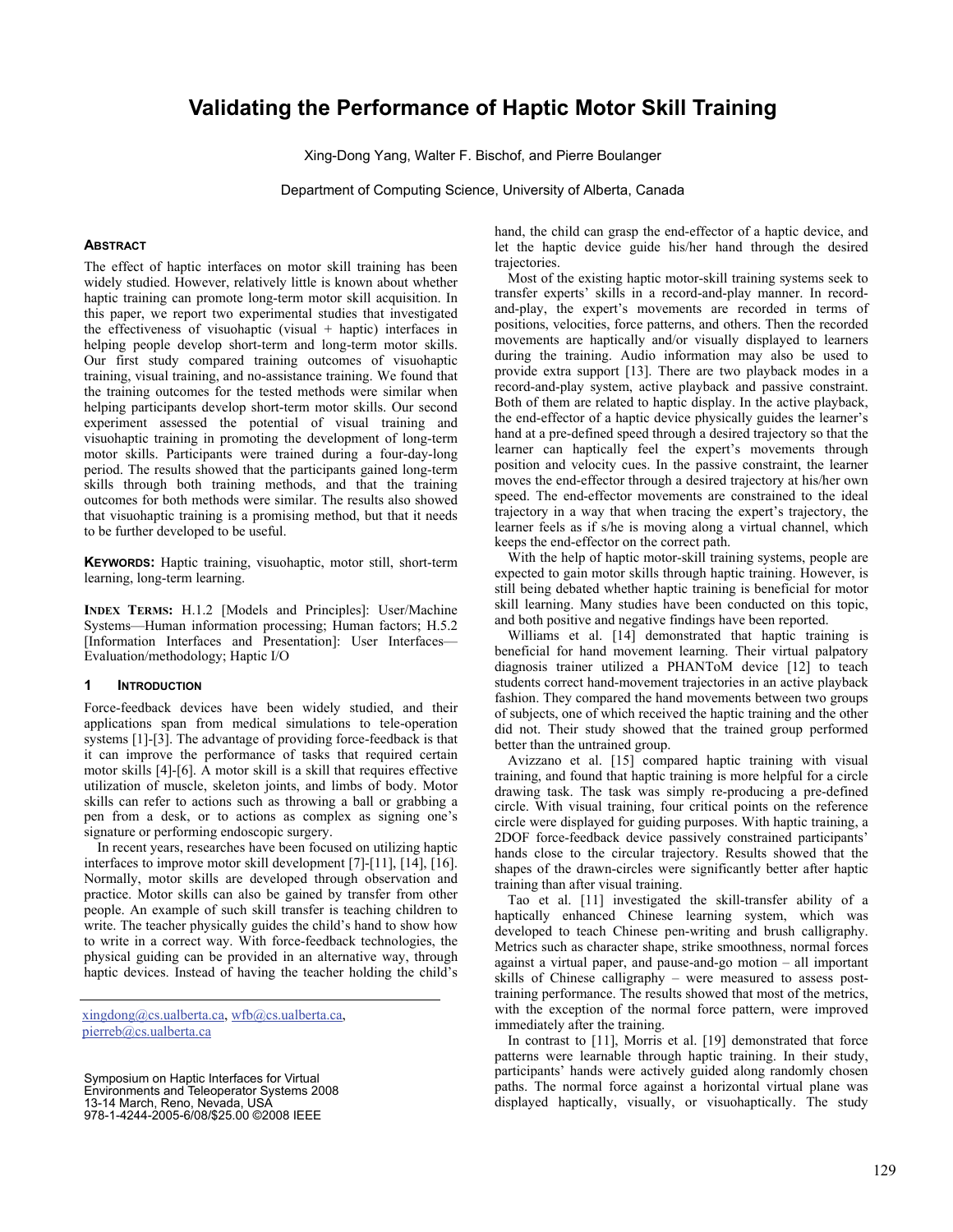revealed that force patterns could be learned through haptic training. Furthermore, visuohaptic training was shown to be the most effective method for force pattern training.

Srimathveeravalli et al. [18] also found that the force patterns could be learned through haptic training. In their study, participants were trained to reproduce an expert's handwriting in terms of shape and force pattern. The reference characters were visually displayed. The expert's position trajectories and the writing forces were passively displayed by a PHANToM device. Findings confirmed that haptic training was helpful for recalling a sequence of force information. However, the study also showed that haptic guidance did not promote character-shape learning.

Similar to [18], Solis et al. [17] did not find haptic training beneficial for motor learning. They evaluated the skill-transfer ability of a Japanese character learning system [16] under three training methods: visual-alone, haptic-alone, and visuohaptic. Task completion time, overall correction force magnitude, and character shape were used to measure pre- and post training performance. Results showed that haptic-only training can only improve task completion time. However, training with both visual and haptic feedback could dramatically improve participants' motor skills. A similar result was found by Feygin et al. [20], who concluded that haptic-only training was effective with respect to the temporal aspect of the task, while motor skill improvements were more due to the training with visual information.

In spite of these different results, one common finding reported in the cited literature was that visuohaptic training was the most effective training method for motor skill acquisition. However, the success of skill transfer was mainly reported immediately after the training. In fact, just-acquired motor skills can be lost rapidly in absence of haptic assistance, even after an intensive training phase [21]. Note that continuously practicing a desired task in a longterm period is believed to be a practical way to gain permanent motor skills. It is also a conventional way that people have used to learn various motions. Fitts [22] defined three phases of learning: 1) cognitive 2) associative 3) autonomous. The cognitive phase is the stage where people gain understanding of what is required. In the associative stage, people learn know how to execute a movement. Finally, in the autonomous stage, people can master the task. Research has shown that haptic training is effective in helping people transfer from the cognitive stage to the associative stage. There is, however, no evidence showing that haptic training can improve the process of learning by promoting skill transfer from the associative stage to the autonomous stage.

In this paper, we report two studies that were conducted to investigate the effectiveness of haptic training in motor skill development. In our first study, we measured the training outcomes of three training methods, no-assistance training, visual training, and visuohaptic training. Short-term skill gains were measured to compare the effectiveness of the tested training methods. In our second study, we conducted a 5-day-long experiment to measure the skill transfer ability with haptic (visuohaptic) training and with visual training, in long-term motor skill development. The findings of these two studies help us gain insights into motor skill learning.

### **2 EXPERIMENT 1: SHORT-TERM MOTOR SKILL LEARNING**

# **2.1 Participants**

Twelve participants from the University of Alberta participated in this study. The group consisted of 3 women and 9 men between the ages of 20 and 27. All of the participants reported normal sense of touch and vision, and all of them were right-handed. The experiment took about 45 minutes. The participants were informed about the purpose of the experiment, procedure, benefits, possible risks, and their rights. The University of Alberta

Faculties of Arts, Science & Law Research Ethics Board approved this study; and every participant signed a consent form prior to performing the experiment.

# **2.2 Apparatus**

Haptic guidance was provided by a PHANTOM Omni haptic display device. The PHANToM was placed 38cm horizontally away from subjects' shoulder. Visual feedback was displayed on a 17-inch LCD monitor placed next to the PHANToM in a comfortable distance to participants' eyes. Participants placed their dominant arm on an armrest, which was placed between their shoulders and the PHANToM device. The armrest was 5cm high, 38cm long and 21cm wide. The height of the armrest was sufficient to raise participants' wrists to a comfortable height for manipulating the stylus. A smooth plastic panel was mounted on the far end of the armrest. Participants were asked to hold the stylus of the PHANToM device like a pen and to draw 2D trajectories on the plastic panel just like drawing on a piece of paper with a normal pen. A computer keyboard was placed next to the armrest for participants to control the experiment procedure with the non-dominant hand (see Figure 1).

The test system was developed in C<sup>++</sup> using the Open Haptics toolkit from SensAble Technologies [12], and was run on a dual-CPU 2GHz Pentium Dual Core computer with 4G RAM running Windows XP.



Figure 1. Experimental setup.

# **2.3 Experimental Design**

Participants were required to learn three trajectories, triangle, rectangle, and ellipse, under every training method (see Figure 2). We wanted the participants to learn real movements. The reference trajectories were thus drawn by hand by an "expert". The drawings were performed on the horizontal plane. The participants were asked to reproduce the size and the orientation of the reference trajectories as well as the subtle movements made by the "expert". Training was conducted under three paradigms:

1. No-assistance training: No assistance of any kind was allowed in this mode. Learning occurred entirely through



Figure 2. The base trajectories for Experiment 1.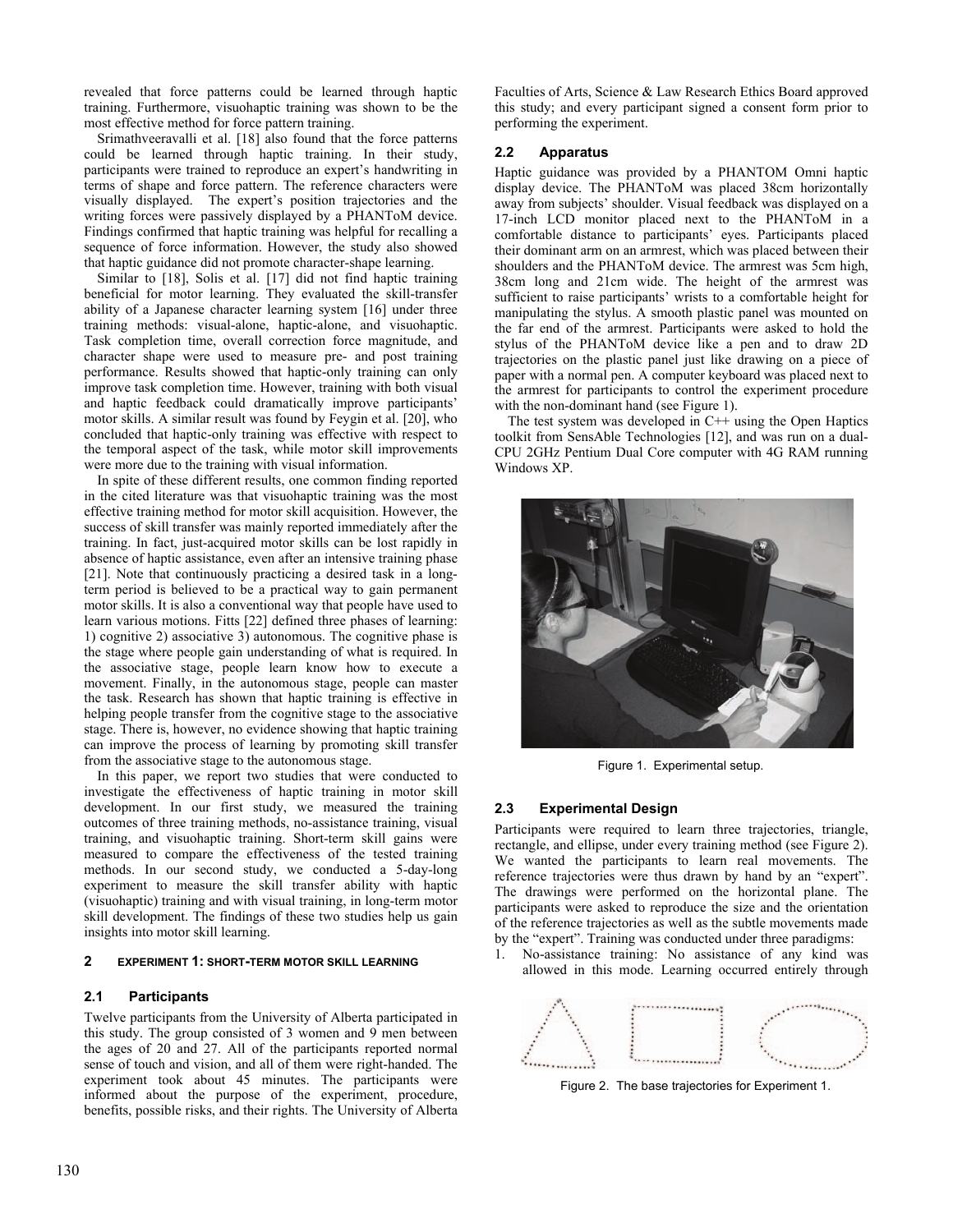observation and physical repetition.

- 2. Visual training: Reference trajectories were visually displayed. Participants learned to reproduce the expert's movement by tracing the reference trajectories
- 3. Visuohaptic training: In addition to the visual guidance, participants' hand movements were physically guided by a PHANToM device.

The study employed a 3x3 within subject factorial design. The training methods  $(T_n)$  were counterbalanced

 $T_1 T_2 T_3$  $T_1 T_3 T_2$  $T_2 T_1 T_3$  $T_2$   $T_3$   $T_1$  $T_3 T_1 T_2$  $T_3 T_2 T_1$ 

where  $T_1$  refers to no-assistance training,  $T_2$  refers to visual training, and  $T<sub>3</sub>$  refers to visuohaptic training. The participants were randomly assigned to one of the 6 order groups. Within each training method, reference trajectories were presented in random order. In order to eliminate confounding, trajectories were rotated by a certain angle when switching between training methods (see Figure 3), on the assumption that changing the orientation of a trajectory will not change its difficulty level for learning. Therefore, 9 trajectories were tested in total.

### **2.4 Haptic Feedback**

The guiding force was generated by the haptic display device in a passive constraint manner. Force-feedback was triggered when the



Figure 3. An illustration of order group  $T_2T_1T_3$ .

stylus end-effector deviated from the ideal trajectory, and the endeffector was dragged back to the ideal path.

The direction of correction force was calculated by projecting the position of the end-effector onto a sub-trajectory. A subtrajectory is a segment of reference trajectory that was determined by feature points. The feature points were set where the reference path turned about an angle greater than 45°. For trajectories with more than one sub-trajectory (e.g. the triangle trajectory had 3 sub-trajectories), we projected the end-effector onto the subtrajectory where the last projection point,  $p_{\text{last}}$  was.

Reference trajectories were recorded as series of points described by x, y, and z coordinates. Projecting onto the reference trajectory can therefore be simplified by projecting onto a line segment connecting two adjacent points. Therefore, the correction-force destination could be found by projecting the endeffector onto every line segment of the chosen sub-trajectory, and by searching for a line segment that contained the projection point.

The problem with this approach was if a sub-trajectory consisted of a large number of points, the search process could be resource consuming. Thus, we optimized the process by defining a search window of size *w*, where *w* determined the number of line segments to be projected on both sides of  $p_{\text{last}}$ . In the present study, we chose *w* to be 5. Therefore, we projected the endeffector only onto the line segments ranging from  $p_{\text{last}} - w$  to  $p_{\text{last}}$ + *w*. Note that the range should yield the bounds of the chosen sub-trajectory.

Given the force direction, force intensity was computed by applying Hooke's Law [23], with the stiffness constant set to be 0.8. In addition, damping was added to mitigate buzzing.

# **2.5 Visual Feedback**

Visual feedback was displayed in a graphical region, which consisted of three components: A virtual pen, a drawing box, and two message panels. The virtual pen represented the position of the stylus end-effector in the virtual environment. The drawing box was a rectangular region in the middle of the screen. It displayed the reference and the user trajectories. Participants practiced and reproduced the reference trajectories in the drawing box. In no-assistance training, two drawing boxes were placed next to each other (see Figure 4). The reference trajectories were displayed in the left box, and user trajectories were displayed in the right box. In visual training, a drawing box was used to display the reference trajectory. Participants learned to draw the trajectory by tracing it in the drawing box (see Figure 5). In visuohaptic training, the same visual feedback was provided; in addition, force-feedback was provided by a PHANToM device. In the test trials, participants reproduced the presented trajectory in an empty drawing box. Note that in both, training and testing trials, the start position of a reference trajectory was displayed as a red dot so that the participants were always aware of where to start. The message panels were used to display informational messages. One was placed above the drawing box and the other one was placed below the drawing box. In the training session, the amount of time left was displayed in the upper message panel, and the text flashed during the last 30 seconds of the training.



Figure 4. An illustration of no-assistance training. The reference trajectory was displayed in the left drawing box, and user trajectories were displayed in the right drawing box.



Figure 5. An illustration of visual training. Participants traced the reference trajectory to practice.

To draw a trajectory, participants held the stylus like a pen. They placed the stylus tip on the plastic sheet, which was mounted on the armrest, and moved the stylus on the horizontal plane. User movements were recorded and displayed when the lower button of the stylus was pressed. Before the start of each trial, the PHANToM device pulled the stylus to the start position of the current trajectory to ensure a good start position. At that moment, a "Prepare for a draw" message was displayed right below the drawing box. Subsequently, participants were instructed to press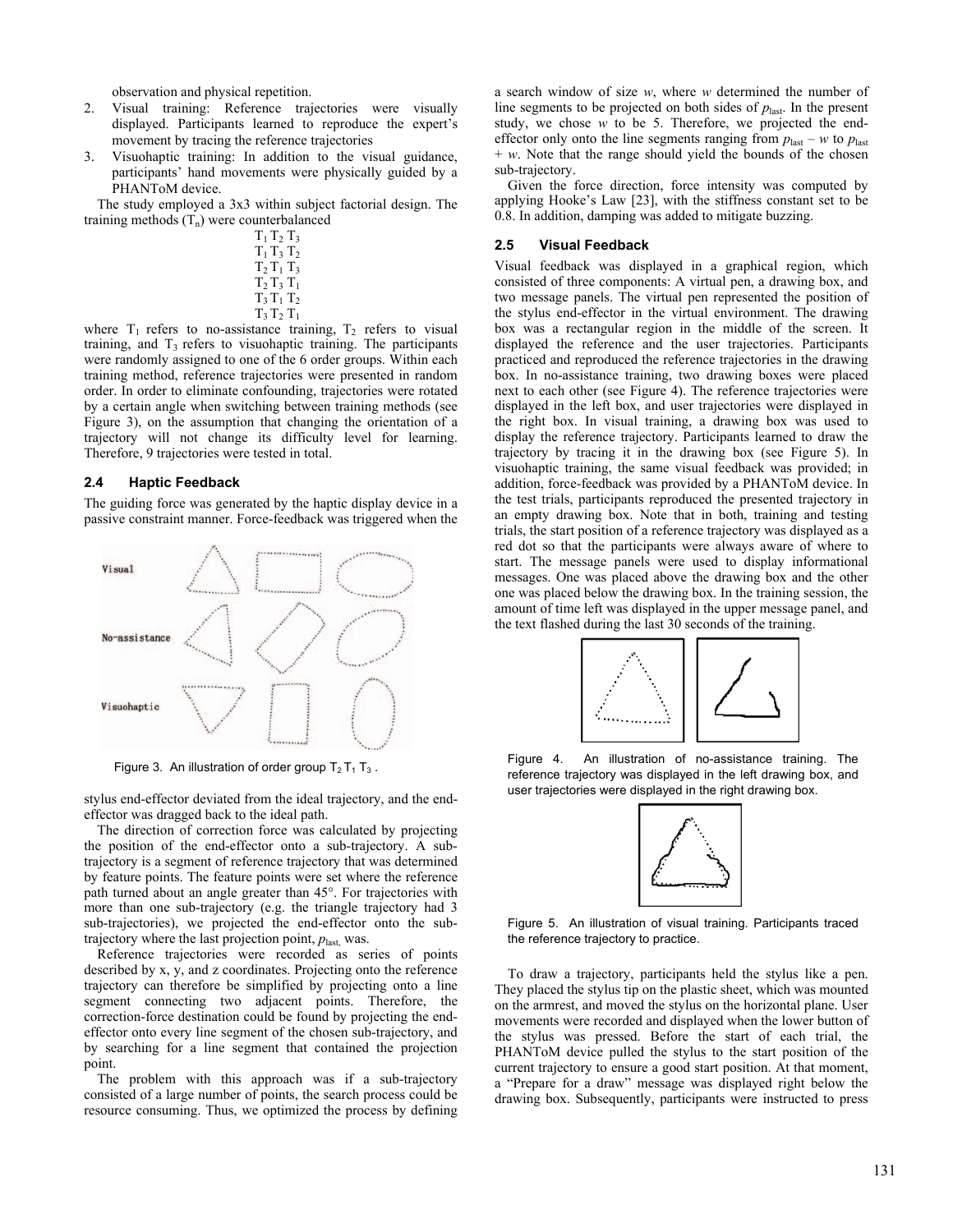the spacebar to start drawing. The "Prepare for a draw" message was then switched to "Drawing" to indicate that a trial was in progress. Once finished, the participants stopped drawing, and pressed the spacebar to indicate the end of a trial.

# **2.6 Procedure**

Participants practiced in a warm-up session prior to the experiment to get familiar with the training method and the procedure of the experiment. The warm-up session was similar to the actual experiment, except that it was shorter, and lasted only about 10 minutes.

The experiment was organized into 9 blocks. Each block contained 4 ordered phases: 1) presentation phase 2) pre-training phase 3) training phase 4) post-training phase. Switching between blocks or phases was controlled by the spacebar.

In the presentation phase, the participants were presented with one of 9 reference trajectories for 30 seconds. They were required to memorize the trajectory as much as they could. After the presentation phase was the pre-training phase, in which the participants were asked to reproduce the presented trajectory 10 times, as accurately as possible and as fast as possible. After the pre-training phase was the training phase, in which the participants practiced the presented trajectory under one of 3 training methods: no assistance training, visual training, or visuohaptic training. The training phase lasted 3 minutes, during which the participants were asked to focus on the trajectory's critical features, such as shape, size, orientation, and others. The participants could practice as many times as they wanted in the training phase. The post-training phase was presented after the training phase. Similar to the pre-training phase, the participants were required to reproduce the presented trajectory 10 times as accurately as possible and as fast as possible. The experiment finished after 9 blocks were completed. In total,  $9 \times 2 \times 10 \times 12 =$ 2160 user trajectories were collected for analysis.

### **2.7 Data Analysis**

User trajectories from the pre-training phase and the post-training phase were collected for analysis. Differences between a user trajectory and the corresponding reference trajectory were measured to describe the performance in a trial. In our study, the trajectories to be compared were very similar to each other, e.g. we were always comparing triangles with triangles, and ellipses with ellipses, and so on. Therefore, we describe the difference between two trajectories as the mean deviation between them. To compute the mean deviation, we separated the trajectories into several sub-trajectories bounded by feature points. For instance, an open triangle trajectory has three corners. Therefore, it should have four feature points, two end points and two corners. The feature points separate the triangle trajectory into three subtrajectories. With the sub-trajectories for both user and reference trajectories, we then computed the deviation between two corresponding sub-trajectories by adding the distances from each sample points on a user sub-trajectory to the corresponding reference sub-trajectory. The mean deviation was then computed by averaging the sums of all the sub-deviations. The ellipse was treated as one piece as it has only two feature points, the start and end positions of the trajectory.

Temporal aspects of the trajectories were not measured in our studies because speed is relatively unimportant in many motor tasks, such as surgery and writing characters or letters, where the correction of hand movement path is of particular importance.

### **2.8 Results**

Mean deviations were computed for each recorded trial. A score for a test trial was calculated by averaging the deviation of 10 trials. The lower a participant scored in a trial, the better s/he

TABLE I MEAN DEVIATIONS OF PRE AND POST TRINAING UNDER THE TESTED TRAINING MTHODS AND TRAJECTORIES. SKILL-GAIN ARE ALSO SHOWN

|           |                 | Pre-training | Post-training | Skill-gain |
|-----------|-----------------|--------------|---------------|------------|
| Triangle  | No Assistant    | 3.09         | 3.16          | $-0.07$    |
|           | Visual + Haptic | 3.24         | 24            | 0.84       |
|           | Visual          | 3.69         | 2.91          | 0.78       |
| Rectangle | No Assistant    | 5.77         | 4.46          | 1.31       |
|           | Visual + Haptic | 6.27         | 5.56          | 0.71       |
|           | Visual          | 8.25         | 4.16          | 4.09       |
| Ellipse   | No Assistant    | 2.06         | 1.9           | 0.16       |
|           | Visual + Haptic | 2.04         | 1.78          | 0.26       |
|           | Visual          | 1.92         | 1.56          | 0.36       |

performed in that trial. Participant received one score for pretraining test and one score for post-training test for each of the 9 trajectories (see Table I). The scores were analyzed using an analysis of variance (ANOVA) with trajectory shape, training method, and training effect (performance before and after training) as within-subjects factors.

The ANOVA yielded a significant effect of training, *F*(1, 194)  $= 11.19$ ,  $p < 0.001$ ; and a significant effect of trajectory shape,  $F(2, 194) = 66.79$ ,  $p < 0.001$ . There was no effect of training method,  $F(2, 194) = 0.5$ ,  $p > 0.05$ . There was no interaction between trajectory shape, training method, and training effect,  $F(4, 194) = 1.45$ ,  $p > 0.05$ , between training method and training effect,  $F(2, 144) = 2.09$ ,  $p > 0.05$  and between trajectory shape and training method,  $F(4, 194) = 0.87$ ,  $p > 0.05$ . However, the interaction between trajectory shape and training effect was significant,  $F(2, 194) = 3.95$ ,  $p < 0.05$ . This is because the rectangle trajectories dominated the other factors with a high mean deviation of 5.74. Mean deviations for the triangle and ellipse trajectories were 3.09 and 1.88, respectively. The rectangle trajectories were the most difficult to learn, and the high deviation was caused by several factors. First, the length of the edges was difficult to memorize. Second, the orientation of a four-edge trajectory was difficult to follow. Finally, the participants tended to approach short-cuts at the corners, which also increased the mean deviation.

To illustrate the training outcomes, learning curves were generated and assessed for the three base trajectories and for the three training methods. Differences were assessed using paired ttest, which were Bonferroni-corrected for multiple comparisons. Figure 6 shows the learning curves for the triangle trajectory. Mean deviation dropped significantly after the participants had being trained with the visuohaptic feedback,  $t(11) = 3.25$ ,  $p <$ 0.05. The participants' skills also improved significantly after



Figure 6. Learning curves of the triangle trajectory. Means and standard errors are shown. For clarity, the data points are shifted along the x-axis.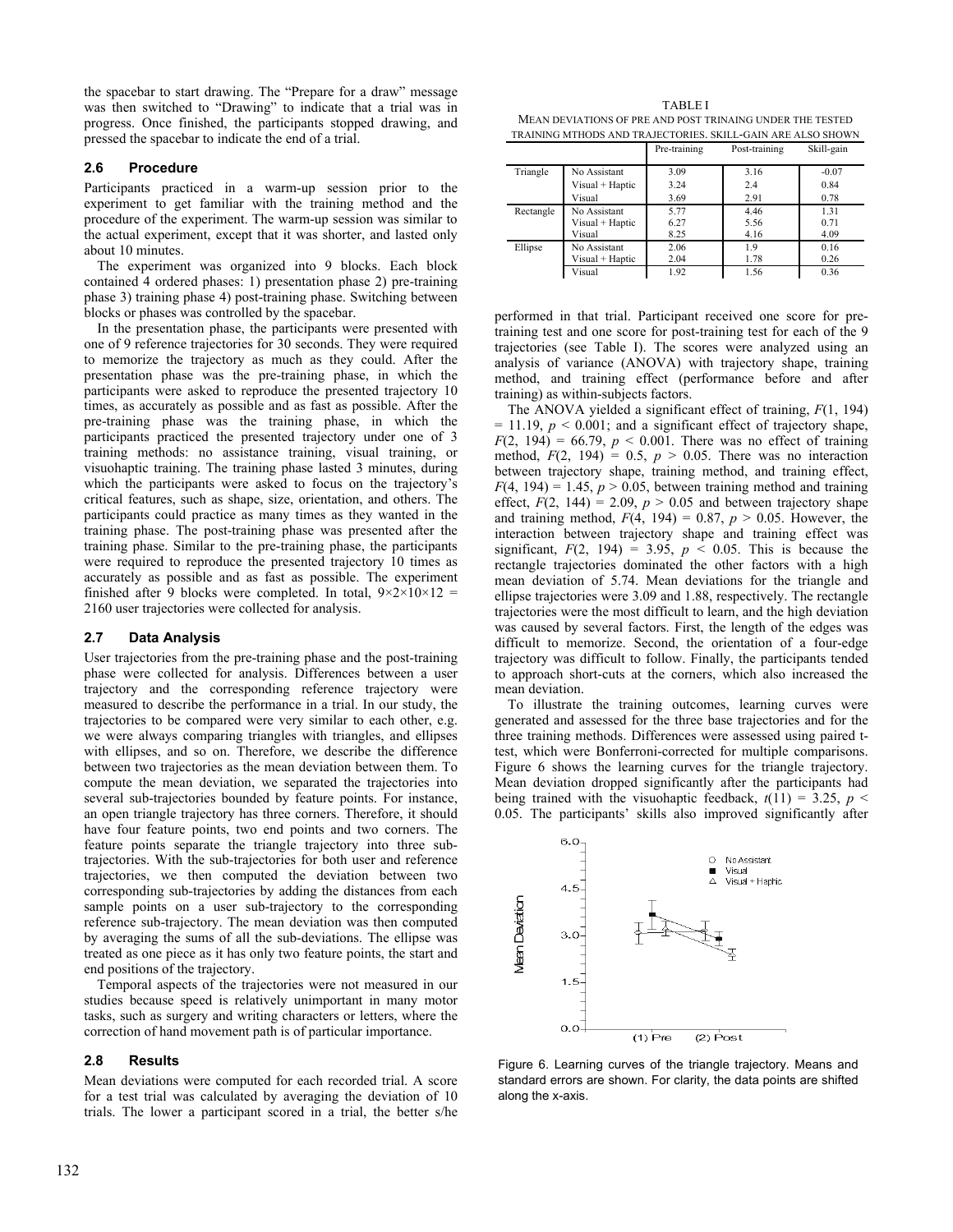visual training,  $t(11) = 2.61$ ,  $p < 0.05$ . However, skills did not improve with the no-assistance training. In fact, user performance dropped slightly after the training.

For the rectangle trajectory (see Figure 7), the participants improved their skill slightly, but not significantly, after the visuohaptic training,  $t(11) = 1.88$ ,  $p > 0.05$ , while the visual training helped the participants improve their skills significantly,  $t(11) = 3.28$ ,  $p < 0.05$ . The no-assistance training also resulted in a significant training outcome,  $t(11) = 3.26$ ,  $p < 0.05$ .



Figure 7. Learning curves of the rectangle trajectory. Means and standard errors are shown.

For the ellipse trajectory (see Figure 8), the participants' skills were improved slightly with all of the three methods. Furthermore, none of the training outcome was significant,  $t(11)$  = 1.52,  $p > 0.05$  for the visuo haptic training,  $t(11) = 2.01$ ,  $p > 0.05$ for the visual training, and  $t(11) = 0.83$ ,  $p > 0.05$  for the noassistance training.

The findings suggest that visuohaptic training is beneficial for motor skill learning. However, the advantage of using visuohaptic training is not significant as compared to visual training and noassistance training (Figure 9). The findings also indicate that training outcome is dependent of the complexity of the motor skill to be learned. For example, the participants made more progress on the rectangle trajectory then the rectangle and ellipse trajectory (Figure 10).



Figure 9. Learning curves of training methods. Means and standard errors are shown.  $S_1 T_1 S_2 T_2$ <br> $S_2 T_2 S_1 T_1$ 

#### **3 EXPERIMENT 2: LONG-TERM MOTOR SKILL LEARNING**

#### **3.1 Participants**

Ten participants participated in this study. None of them took part in Experiment 1. The group consisted of 3 women and 6 men



Figure 10. Skill-gain curves for the tested trajectories.

between the ages of 20 and 30. All of the participants reported normal sense of touch and vision, and all of them were righthanded. The experiment took 10 minutes per training day, and lasted for 5 days. The participants received \$50 for participation. The participants were informed about the purpose of the experiment, procedure, benefits, possible risks, and their rights. The University of Alberta Faculties of Arts, Science & Law Research Ethics Board approved this study. Every participant signed a consent form prior to performing the experiment.

### **3.2 Apparatus**

The apparatus was the same as in Experiment 1.

### **3.3 Experimental Design**

Participants were required to learn two complex trajectories (see Figure 11), under visuohaptic training and under visual training. We assumed that these two similar, yet different, trajectories had same difficulty levels so that the participants would not spend more or less effort for learning one or the other. The reference trajectories were drawn by an "expert" on the horizontal plane.



Figure 11. The reference trajectories for experiment 2.

Only visual training and visuohaptic training were studied.

The study employed a 2x2 within subject factorial design. Training methods  $(T_n)$  and trajectory shape  $(S_n)$  pairs were counterbalanced.

| $S_1T_1$                      | $S_2T_2$             |
|-------------------------------|----------------------|
| $S_2$ $T_2$                   | $S_1T_1$             |
| $\mathrm{S}_1 \mathrm{\ T}_2$ | $S_2$ $T_1$          |
| $S_2$ $T_1$                   | $S_1$ T <sub>2</sub> |

Where  $T_1$  refers to the visual training,  $T_2$  refers to the visuohaptic training,  $S_1$  refers to the left trajectory in Figure 11, and  $S_2$  refers to the right one. The participants were randomly assigned to one of the 4 order groups.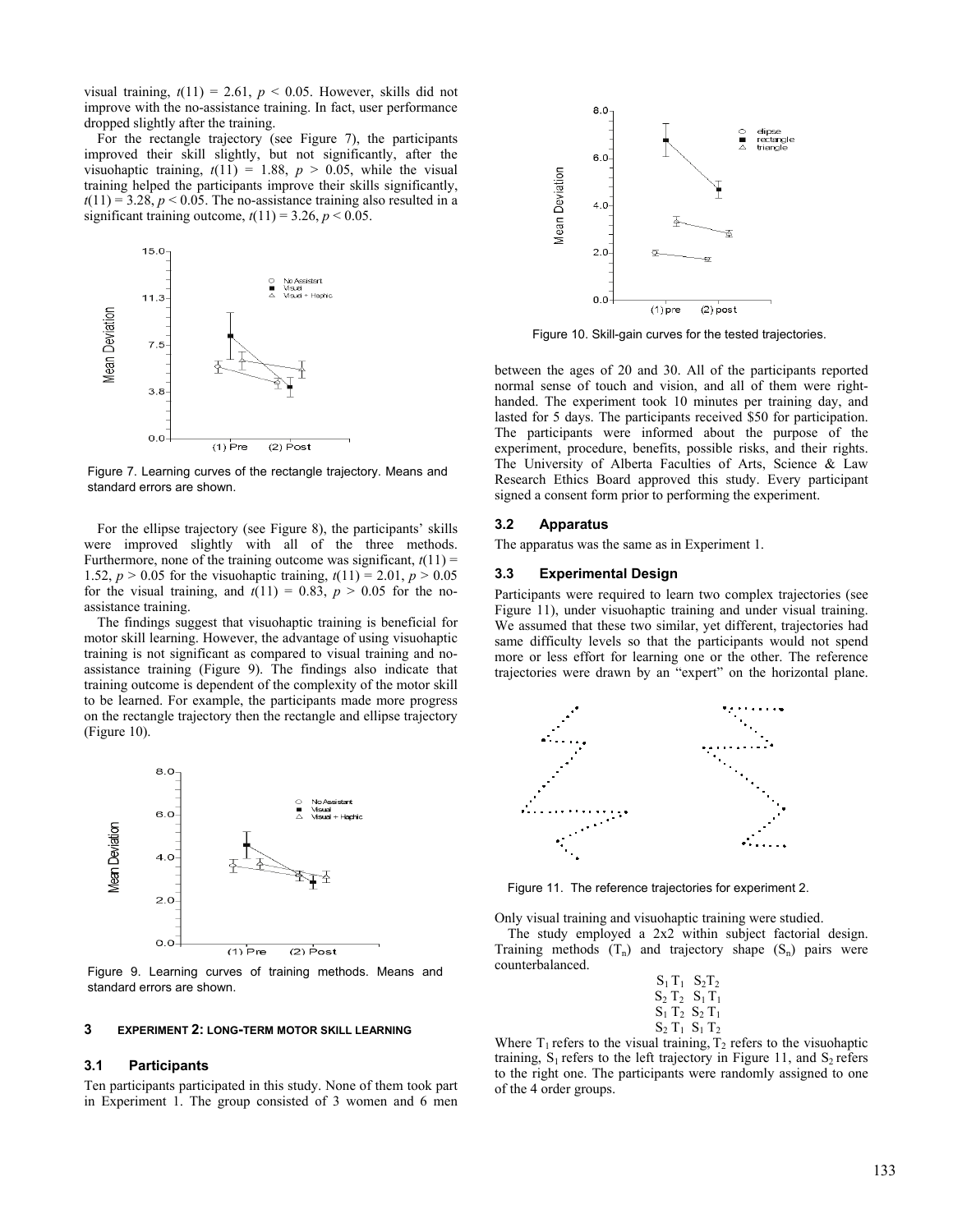# **3.4 Haptic Feedback**

Haptic feedback was the same as in Experiment 1.

# **3.5 Visual Feedback**

Visual feedback was the same as in Experiment 1.

# **3.6 Procedure**

The performance of haptic training in helping people obtain longterm skills was investigated. Therefore, the procedure was similar to the last experiment except that the participants were learning to draw the trajectories over a period of 4 days. Warm-up trials were presented on the first day in order for the participants to get familiar with the system. Ten pre-training and post-training trials were collected on each training day. The  $5<sup>th</sup>$  day was the final test day, in which the participants were asked to reproduce the reference trajectories without the training processes. As in Experiment 1, an experimental block consisted of four phases, 1) a 30 second presentation of the reference trajectory; 2) a pretraining phase with 10 trials; 3) a training phase; and 4) a posttraining phase with 10 trials.

# **3.7 Data Analysis**

Data analysis was done in the same way as in Experiment 1. Mean deviations were calculated for each test trial to describe its similarity to the corresponding reference trajectory.

# **3.8 Results**

The test trials for the first 4 days as well as those collected on day 5 were analyzed to evaluate the performance of the training methods in terms of their ability to promote long-term motor skill development. A score was computed for each, the 10 pre-training trials and the 10 post-training trials. The scores were analyzed using an analysis of variance (ANOVA) with training method, training date, and training effect (pre- or post-training) as withinsubjects factors.

The ANOVA yielded a significant effect of training, *F*(1, 144)  $= 8.25, p \le 0.05$ ; and a significant effect of training day,  $F(3, 144)$  $= 4.68$ ,  $p \le 0.05$ . There was no effect of training method,  $F(1, 0.05)$ 144) =  $2.7, p > 0.05$ . There was no interaction between training method, training date, and training effect,  $F(3, 144) = 0.44$ ,  $p >$ 0.05, between training methods and training date,  $F(3, 144) = 0.7$ ,  $p > 0.05$ , between training date and training effect,  $F(3, 144) =$  $0.7, p > 0.05$ , and between training method and training effect,  $F(1, 144) = 0.35, p > 0.05.$ 

To illustrate the skill improvement, learning curves are shown for visuohaptic training in Figure 12, and for visual training in Figure 13. The learning curves are very similar to each other. They both have an exponential-decay shape found with motor skill learning, i.e. they both have steep slope at the beginning and a relatively flat slope near the end of the training. Initially, visuohaptic training has a slightly higher deviation than visual training,  $t(9) = 1.02$ ,  $p > 0.05$ , but it crosses the visual training curve after the second day of training. The participants improved their skills after the  $1<sup>st</sup>$  day's training but the skill improvement is not significant,  $t(9) = 1$ ,  $p > 0.05$  for visuohaptic training, and  $t(9)$  $= 1.01, p > 0.05$  for visual training. The 2<sup>nd</sup> day is a turning point for both training methods because the participants' performance did not drop after the  $2<sup>nd</sup>$  day's training. By comparing the  $1<sup>st</sup>$ day's pre-training performance with the  $3^{rd}$  day's pre-training performance, we notice that the participants' skills improved significantly,  $t(9) = 2.75$ ,  $p < 0.05$  for visuohaptic training, and  $t(9) = 2.75$ ,  $p < 0.05$  for visual training. After being trained with visuohaptic feedback, the participants had a mean deviation of 6.16 in the final test, which was statistically similar to the 6.24 received by the participants after being trained with visual

feedback,  $t(9) = 0.08$ ,  $p > 0.05$ . Regarding the skill gain, after being trained with visuohaptic feedback, the participants improved their skills by 5.4, which was higher, but not significantly higher, than the 3.02 obtained with the visual training,  $t(9) = -1.19$ ,  $p > 0.05$ . In fact, the relatively high skill gain of the visuohaptic training was mostly due to the large variance in the data in the first 2 days. Based on this evidence, we conclude that visuohaptic training was as good as the traditional way of visual training in terms of promoting long-term motor skill development.

**Learning Curve for Visuohaptic Training** 



Figure 12. Learning curve for visuohaptic training for 5 days in a row. The horizontal variables "Dxa" refers to the pre-training test on day x, and "Dxb" refers to the post-training on day x. Means, standard errors, and exponential fit are shown.



Figure 13. Learning curve for visual training for 5 days in a row. The horizontal variables "Dxa" refers to the pre-training test on day x, and "Dxb" refers to the post-training on day x. Means, standard errors and exponential fit are shown.

### **4 DISCUSSION**

The first experiment revealed that visuohaptic training was as effective as visual training in helping people gain short-term motor skills. In contrast to our finding, Avizzano et al. [15] suggested that haptic-only training was more helpful compared to visual training. One possible reason for the opposite findings was the way visual feedback was provided. In [15], the tested trajectory was visualized with 4 critical points, and these points were the only resource that the participants had during the training. Lack of visual guidance made learning more difficult for their participants. In our study, the tested trajectory was displayed as a series of points, and the participants could trace the entire trajectory. Therefore, adequate visual guidance helped the participants learn better through the training.